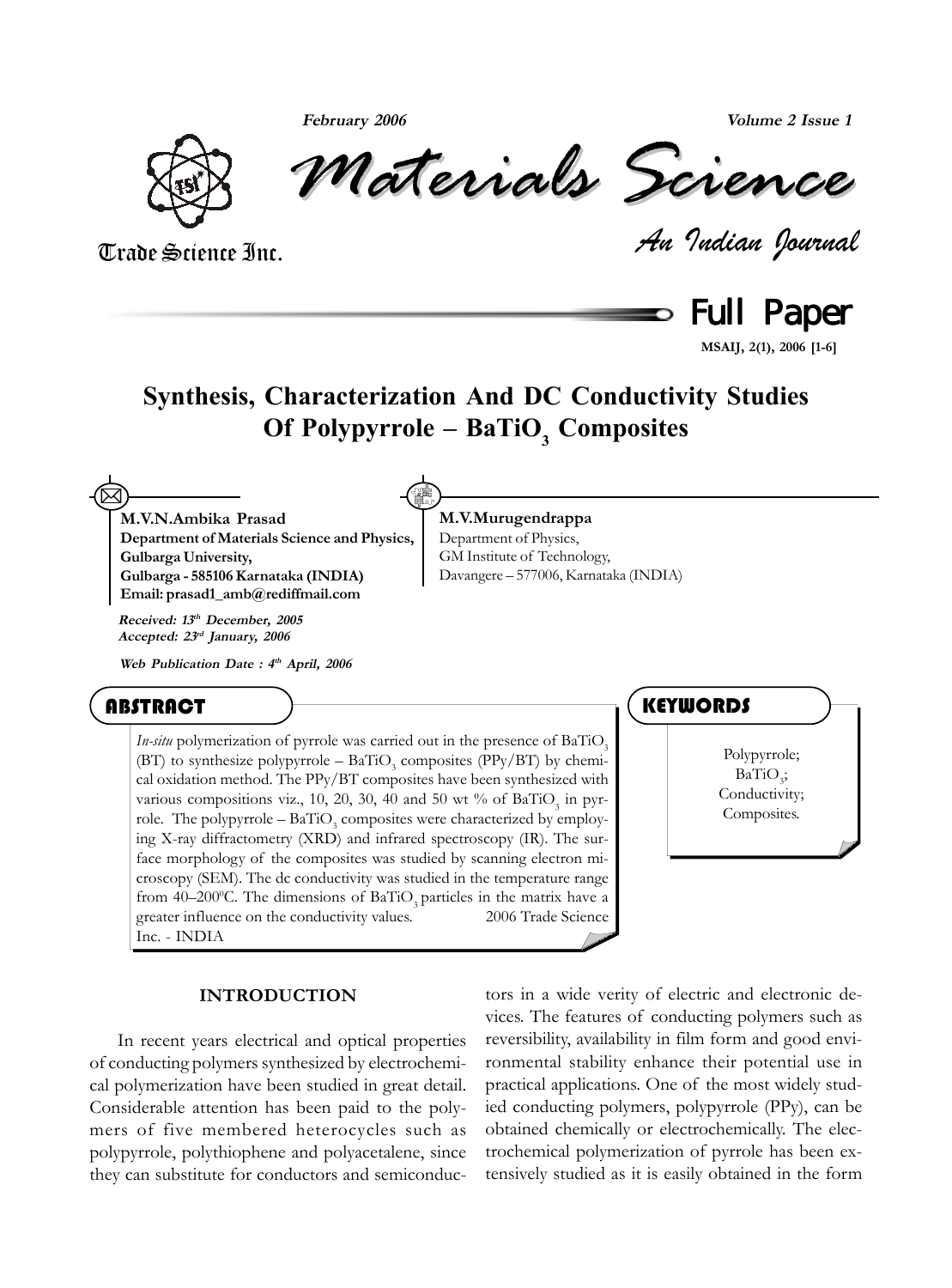of free standing films, and has good environmental stability and conductivity. It has been shown that polypyrrole (PPy) has many technological applications as secondary batteries**[1-3]**, electrochromic display devices**[4,5]**, light emitting diodes**[6,7]**, capacitors**[8,9]**, sensors**[10-12]** and enzyme electrodes**[13-15]**.

The electrical transport in polymeric materials**[16- 17]** has become an area of increasing interest in research because of the fact that these materials have great potential for solid state devices. Similarly, conducting polymer composites have attracted considerable interest in recent years because of their numerous applications in variety of electric and electronic devices. Conducting polymer composites with some suitable compositions of one or more insulating materials led to desirable properties**[18]**. These materials are especially important owing to their bridging role between the world of conducting polymers and that of nanoparticles. For application of conducting polymers, knowing how these conducting polymer composite will affect the behavior in an electric field is a long-standing problem and of great importance. The discovery of doping in conducting polymer has led to further dramatic increase in the conductivity of such conjugated polymers to values as high as  $10^5$  Scm<sup>-1</sup>.

As was first reported by Italian chemists, pyrrole monomer is very readily polymerized to give a black conducting powder**[19]**. This chemistry is particularly facile, taking place with a large number of oxidizing agents, and can even be observed taking place on the outside of bottles of pyrrole down which the monomer has been allowed to flow. The resulting conducting powders have been referred to as pyrrole black for many years. Oxidation of the powders with KMnO4 has been shown to lead predominantly to the 2, 5-dicarboxylic acid, and this has been interpreted as evidence that the polymerization leads to an ∝, ∝' – bonded polymer**[19]**. The polymerization can take place electrochemically**[20]** as well as chemically. Chemically, pyrrole can be oxidatively polymerized in both solution and vapour phase**[20]**. Though chemical oxidation usually leads to powders, films can be obtained by allowing the oxidation to take place at a solid or liquid surface**[20,21]**; however, these chemically prepared films are of poor quality. In some

c

*An Indian Journal Materials Science*

cases there is no evidence that these chemically prepared films have much in common with what is now meant by polypyrrole-indeed, they are not even conducting**[21]**.

Polypyrrole (PPy) is one of the most attractive polymers which has some special electrical properties. These properties originates from the fact that polypyrrole is an intrinsic conducting polymer and can be synthesized to have conductivities up to 1000 Scm<sup>-1</sup> which approaches the conductivity of metals. Most practical polypyrroles have conductivities in the range of  $1 - 100$  Scm<sup>-1</sup>. Ferroelectric materials can have unit cell structures with different degrees of complexity. When a –ve or +ve voltage is applied across opposite faces of a crystal, the small Ti<sup>+</sup> ions in the center of the cubic lattice are displaced up or down. While  $O<sup>2</sup>$  ions move down or up this polarization characterizes ferroelectric material.  $BaTiO<sub>3</sub>$ (BT) has the prototype cubic perovskite structure above 393 K. In this region the dielectric constant is given by Curie-Weiss law. In this work we presented our results on PPy/BT composites.

### **EXPERIMENTAL**

The AR grade pyrrole was purified by distillation under reduced pressure. 0.03 M of distilled pyrrole was added to the solution of 0.06 M of ammonium per sulfate  $\text{[(NH)}_2\text{)}$   $\text{S}_2\text{O}_8$ ] and the reaction mixture was stirred continuously at a constant temperature (5<sup>0</sup>C) to obtain polypyrrole. Different weight percents of  $BaTiO_3$  powder (viz., 10, 20, 30, 40 and 50 wt%) synthesized from oxalate route was added to polypyrrole to obtain the composites. The resulting product was filtered and washed thoroughly with methanol ( $\mathrm{CH_{3}OH})$  and dried under vacuum at room temperature. The composites were pressed in the form of pellets of 1 cm diameter. The X-ray diffraction patterns of the samples were recorded on Philips X-ray diffractometer using Cuk∝ radiation (λ= 1.5418 Å) in the 2 $\theta$  range 20<sup>0</sup> – 80<sup>0</sup>. The IR spectra of the samples were recorded on Perkin Elmer IR spectrometer (model 783) in KBr medium at room temperature. The SEM images of polypyrrole –  $BaTiO_3$  composite (50 wt %) was investigated using Philips XL 30 ESEM Scanning Electron Microscope.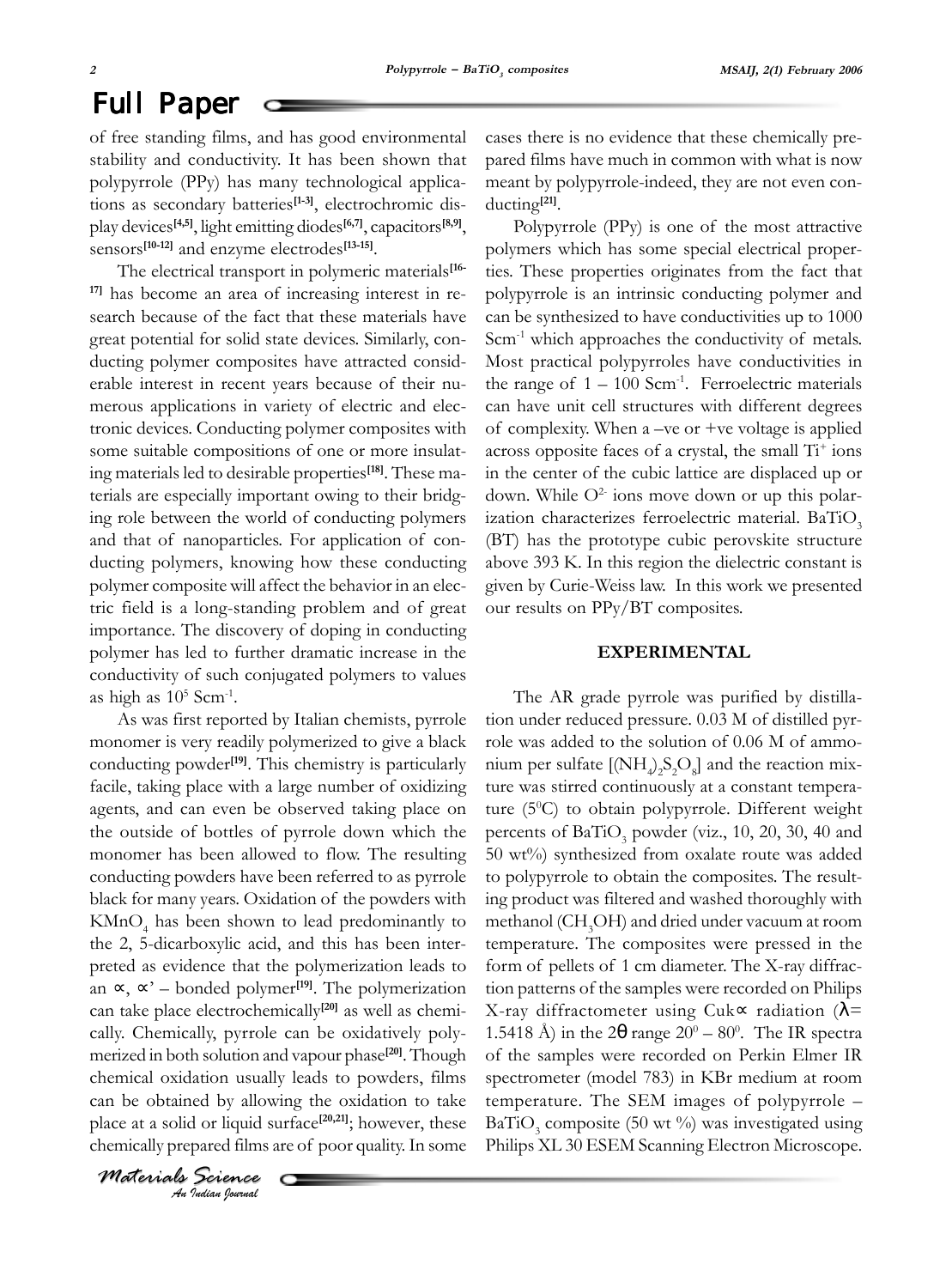

D



The dc conductivity of these composites was measured in the temperature range of  $40 - 200$  °C using laboratory made setup

### **RESULTS AND DISCUSSION**

Figure 1 shows the X-ray diffraction pattern of polypyrrole –  $BaTiO_3$  composite with 50 wt % of  $BaTiO<sub>3</sub>$  in polypyrrole. The diffractogram shows a perfect crystalline phase due to the presence of

*Materials Science An Indian Journal*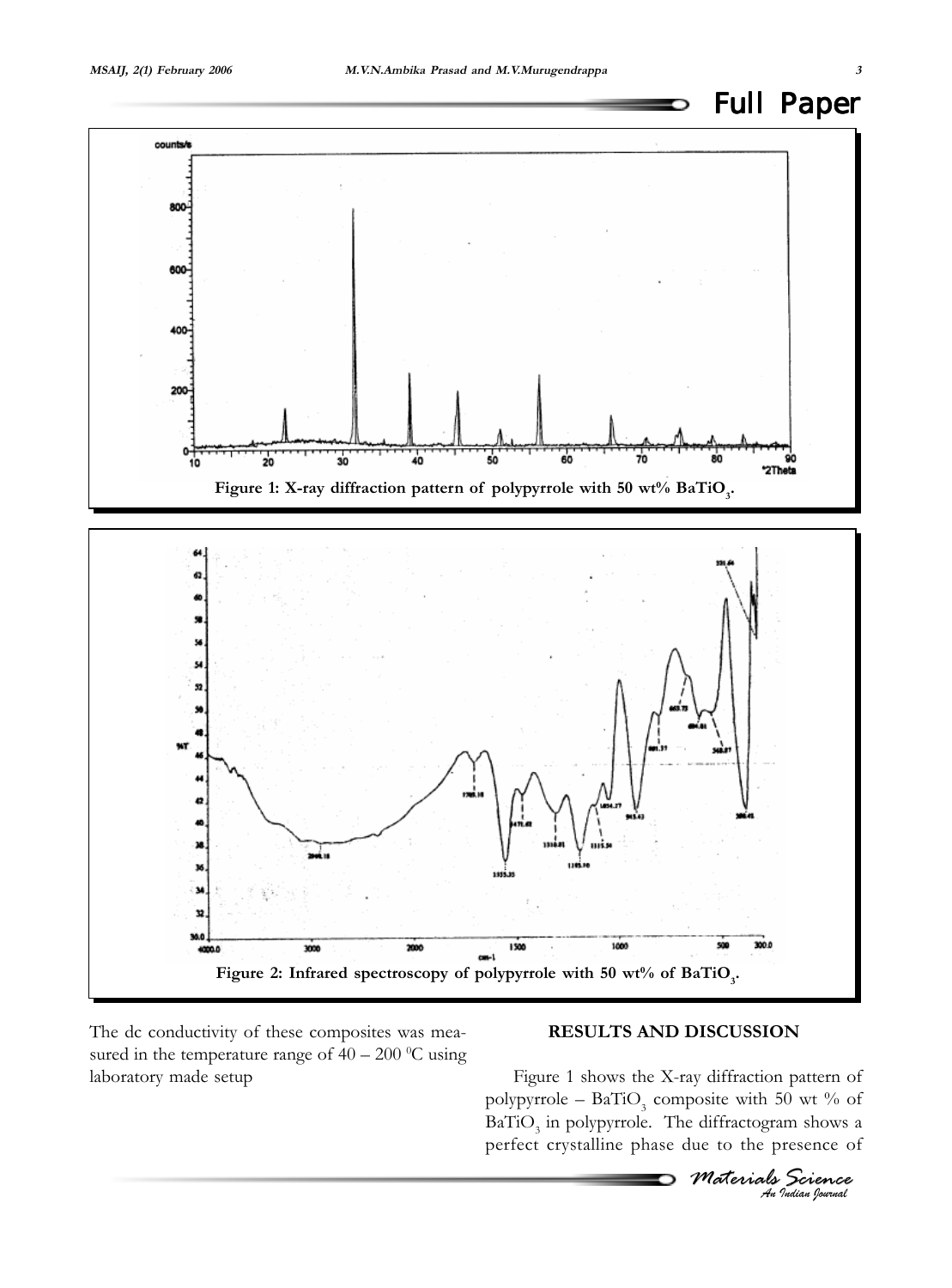# Full Paper



BaTiO<sub>3</sub>. By comparing X-ray diffraction patterns of composites with that of BaTiO<sub>3</sub>, the peaks at  $31.72^{\circ}$ has been assigned to (110) plane of perovskite structure and the one at  $56.40^{\circ}$  to the (222) plane of pyrochlore structure.

The IR spectrum of polypyrrole -  $BaTiO<sub>3</sub>$  composites is shown in figure 2. The characteristic stretching frequencies are observed at 1705, 1555, 1054, 915 and 548 cm-1. They are shifted toward higher frequency side, which indicates that there is homogeneous distribution of  $BaTiO_3$  particles in the polymeric chain due to the Vanderwall type of interaction between  $BaTiO_3$  and polymeric chain.

Figure 3 shows a typical scanning electron micrograph of polypyrrole –  $BaTiO_3$  composite having 50 wt % of  $BaTiO<sub>3</sub>$  in polypyrrole. It is observed that  $BaTiO<sub>3</sub>$  is homogeneously in the polymer matrix. It is also observed that the  $BaTiO_3$  particles has needle like geometry. The dimensions of the needle like particles are found to be 650-820 nm in length and 160-180 nm in width. The presence of such sharp crystals has a strong influence on conductivity and dielectric behavior of the composites.

Figure 4 shows the variation of dc conductivity as a function of temperature for polypyrrole. The



conductivity increases with increase in temperature. The dc conductivity of polypyrrole exhibit three phase in the temperature range  $40^{\circ}$ C to  $200^{\circ}$ C. In temperatures between  $40-100^{\circ}$ C, the conductivity values are almost constant and increases suddenly

*An Indian Journal Materials Science*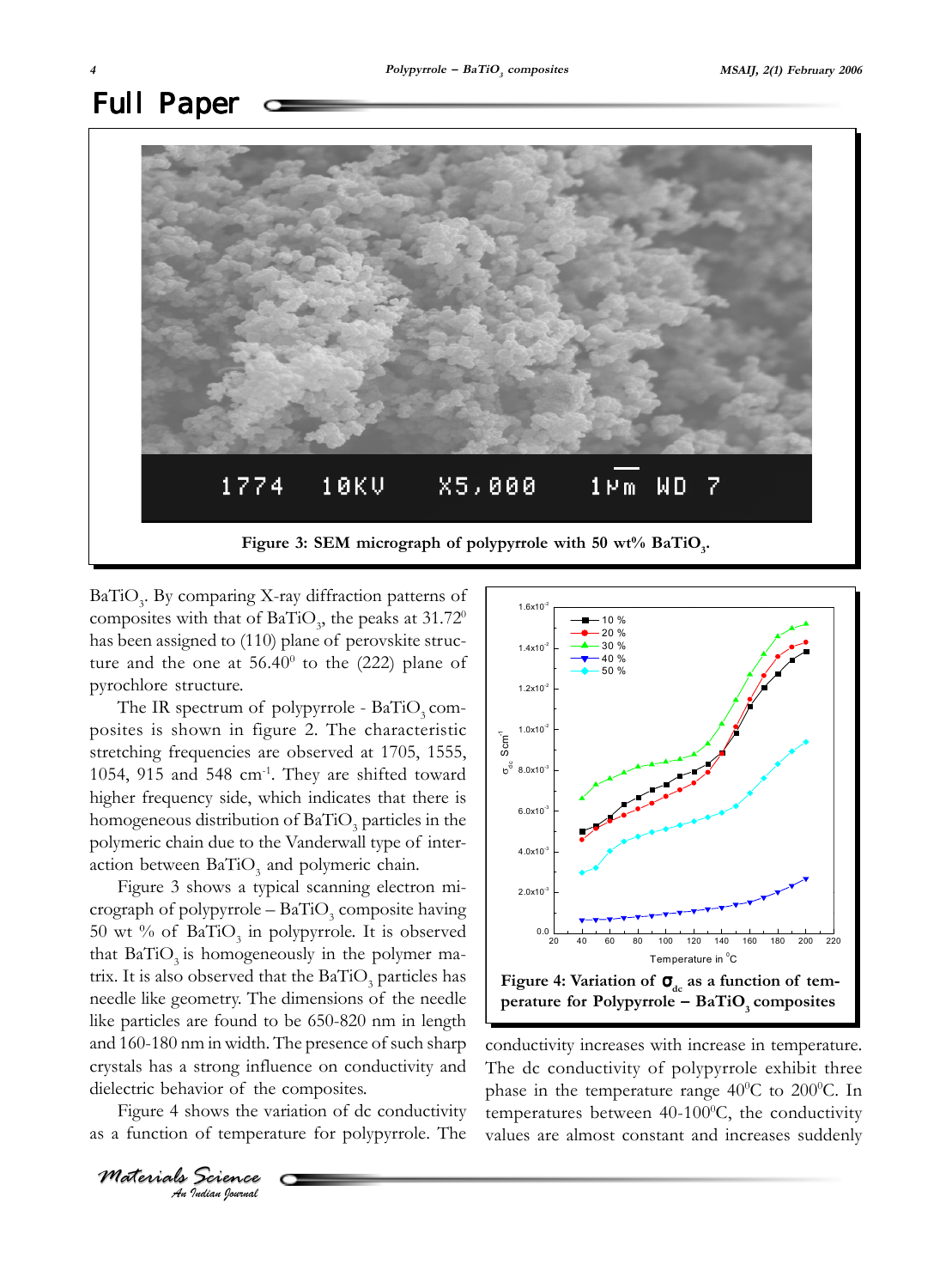#### Full Paper O

in the temperature range  $100-150$ <sup>o</sup>C. In stage III, between temperatures  $150-200$ <sup>o</sup>C, a linear increment in the conductivity values is observed. Polymers can exist in different states depending upon the temperature. At low temperature they are hard, glassy materials. At a temperature referred as glass transition temperature  $T_g$ , they undergo transition to rubber like state. From X-ray diffraction pattern and SEM micrograph of polypyrrole employed in the present investigation shows semi crystalline behavior. Under such conditions a uniform crystallite is surrounded by amorphous regions. The crystalline contains some defects but by and large has a regular array of molecules. The localized states that forms extended band like structures may act in trapping the carriers from extended states of crystalline region. Lattice polarization around a charge in localized state may be responsible for multiple phases of conductivity in polypyrrole.

Figure 5 shows the variation of dc conductivity as a function of temperature for composites. It is observed that the conductivity increases with temperature showing multiple phases of conductivity. It can also be seen that the values of conductivities increases up to 30 wt % of  $BaTiO_3$  in polypyrrole and then decreases slightly for 40 wt % and increases there after. This may be due to the extended chain



length of polypyrrole which facilitate the hopping of charge carriers when the content of  $BaTiO_3$  is increased to 30 %. The decrease in conductivity for  $40$  wt  $\%$  may be attributed to the trapping of charge carriers. The later increase in conductivity for 50 % is due to the variation in distribution of  $\operatorname{BaTiO}_3$  particles which may be supporting for more number of charge carriers to hop between favorable localized sites causing increase in conductivity.

### **CONCLUSION**

Efforts have been made to synthesize polypyrrole  $-$  BaTiO<sub>3</sub> composites to tailor make their electrical properties. Detailed characterization of the composites was carried out using XRD, SEM and IR techniques. The results of dc conductivity show a strong dependence on the weight percent of  $BaTiO_3$  in polypyrrole.

### **ACKNOWLEDGMENT**

The authors would like to acknowledge Mr. Revanasiddappa M, lecturer, GM Institute of Technology, Davangere his assistance in synthesis part.

### **REFERENCES**

- **[1]** A.Shimizu, K.Yamaka, M.Kohno; Bull.Chem.Soc. Jpn., **61**, 4401 **(1988)**.
- **[2]** T.Shimidzu, A.Ohtani, T.Lyoda, K.Honda; J.Chem. Soc., Chem.Commun., 327 **(1987)**.
- **[3]** R.C.D.Peres, M.A.Depaoli; J.Power Sources, **40**, 299 **(1992)**.
- **[4]** A.F.Diaz, J.I.Castillo, T.A.Logan, V.Lec; J.Electroanal. Chem., **129**, 115 **(1981)**.
- **[5]** G.Sotzing, J.R.Reynolds, P.J.Steel; Chem.Mater., **8**, 882 **(1996)**.
- **[6]** J.H.Borroughes, D.D.C.Bradley, A.R.Brown, R.N. Marks, K.Mackay, R.H.Friend, P.L.Burn, A.B.Holmes; Nature, **347**, 539 **(1990)**.
- **[7]** D.Braun, A.J.Heeger; Appl.Phys.Lett., **58**, 1982 **(1991)**.
- **[8]** F.Larmat, J.R.Reynolds; Synth.Met., **79**, 229 **(1996)**.
- **[9]** A.Rudge, I.Raistrick, S.Gottesfeld, J.P.Ferraris; Electrochim.Acta., **39**, 273 **(1994)**.
- **[10]** F.Selampinar, L.Toppare, U.Akbulut, T.Yalcin, S.Suzer; Synth.Met., **68**, 109 **(1995)**.

*Materials Science An Indian Journal*